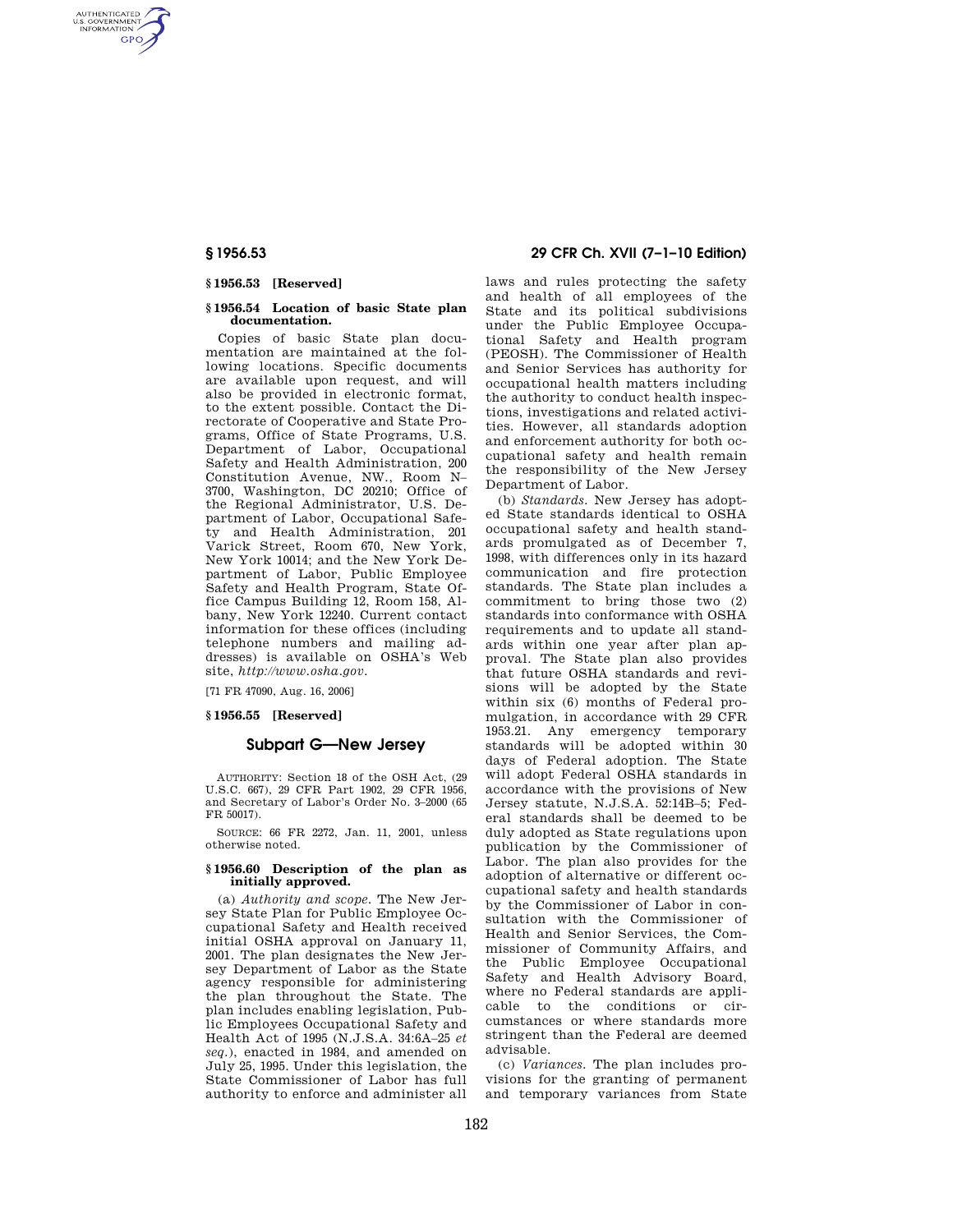## **Occupational Safety and Health Admin., Labor § 1956.60**

standards in terms substantially similar to the variance provisions contained in the OSH Act. The State provisions require employee notification of variance applications as well as employee rights to participate in hearings applications. Variances may not be granted unless it is established that adequate protection is afforded employees under the terms of the variance. The State has committed to amend its current variance procedures at N.J.A.C. 12:110–6 to bring them into conformance with Federal procedures at 29 CFR Part 1905 within two years after state plan approval.

(d) *Employee notice and discrimination protection.* The plan provides for notification to employees of their protections and obligations under the plan by such means as a State poster, and required posting of notices of violations. The plan also provides for protection of employees against discharge or discrimination resulting from exercise of their rights under the State's Act in terms similar to section ll(c) of the OSH Act. However, employees have 180 days to file complaints of discrimination with the Commissioner of Labor; and the Commissioner is authorized to both investigate and order all appropriate relief. The monetary penalty for repeated violations (up to \$70,000 per violation) may also be applicable to repeated employer acts of discrimination.

(e) *Inspections and enforcement.* The plan provides for inspection of covered workplaces including inspections in response to employee complaints, by both the Department of Labor, and by the Department of Health and Senior Services with regard to health issues. If a determination is made that an employee complaint does not warrant an inspection, the complainant shall be notified, in writing, of such determination and afforded an opportunity to seek informal review of the determination. The plan also provides the opportunity for employer and employee representatives to accompany the inspector during an inspection for the purpose of aiding in the inspection. Employee(s) accompanying an inspector are entitled to normal wages for the time spent during the inspection. The plan also provides for right of entry for

inspection and prohibition of advance notice of inspection. The Commissioner of Labor is responsible for all enforcement actions including the issuance of citations/Orders to Comply which must also specify the abatement period, posting requirements and the employer's and employee's right to contest any or all orders. Although the plan does not provide for initial (first instance) monetary sanctions, the Commissioner of Labor has the authority to impose civil administrative penalties of up to \$7,000 per day for each violation, for failure to abate, if the time for compliance with an order has elapsed, and the employer has not contested and has not made a good faith effort to comply. Willful or repeated violations also are subject to civil administrative penalties of up to \$70,000 for each violation. Penalties may be recovered with costs in a civil action brought under the New Jersey Penalty Enforcement Act (N.J.S.2A.:58–1 *et seq.*)

(f) *Review procedures.* Under the plan, employers, employees and other affected parties may seek informal review with the Department of Labor relative to a notice of violation/Order to Comply, the reasonableness of the abatement period, any penalty and/or may seek formal administrative review with the Occupational Safety and Health Review Commission, a board appointed by the Governor and authorized under section 34:6A.42 of the New Jersey Act to hear and rule on appeals of orders to comply and any penalties proposed. Any employer, employee or employee representative affected by a determination of the Commissioner may file a contest within fifteen (15) working days of the issuance of an order to comply. The Review Commission will issue an order, based on a finding of fact, affirming, modifying, or vacating the commissioner's order to comply or the proposed penalty, or directing other appropriate relief, and the order shall become final 45 days after its issuance. Judicial review of the decision of the Review Commission may be sought at the Appellate Division of the Superior Court.

(g) *Staffing and Resources.* The plan further provides assurances of a fully trained, adequate staff, including 20 safety and 7 health compliance officers